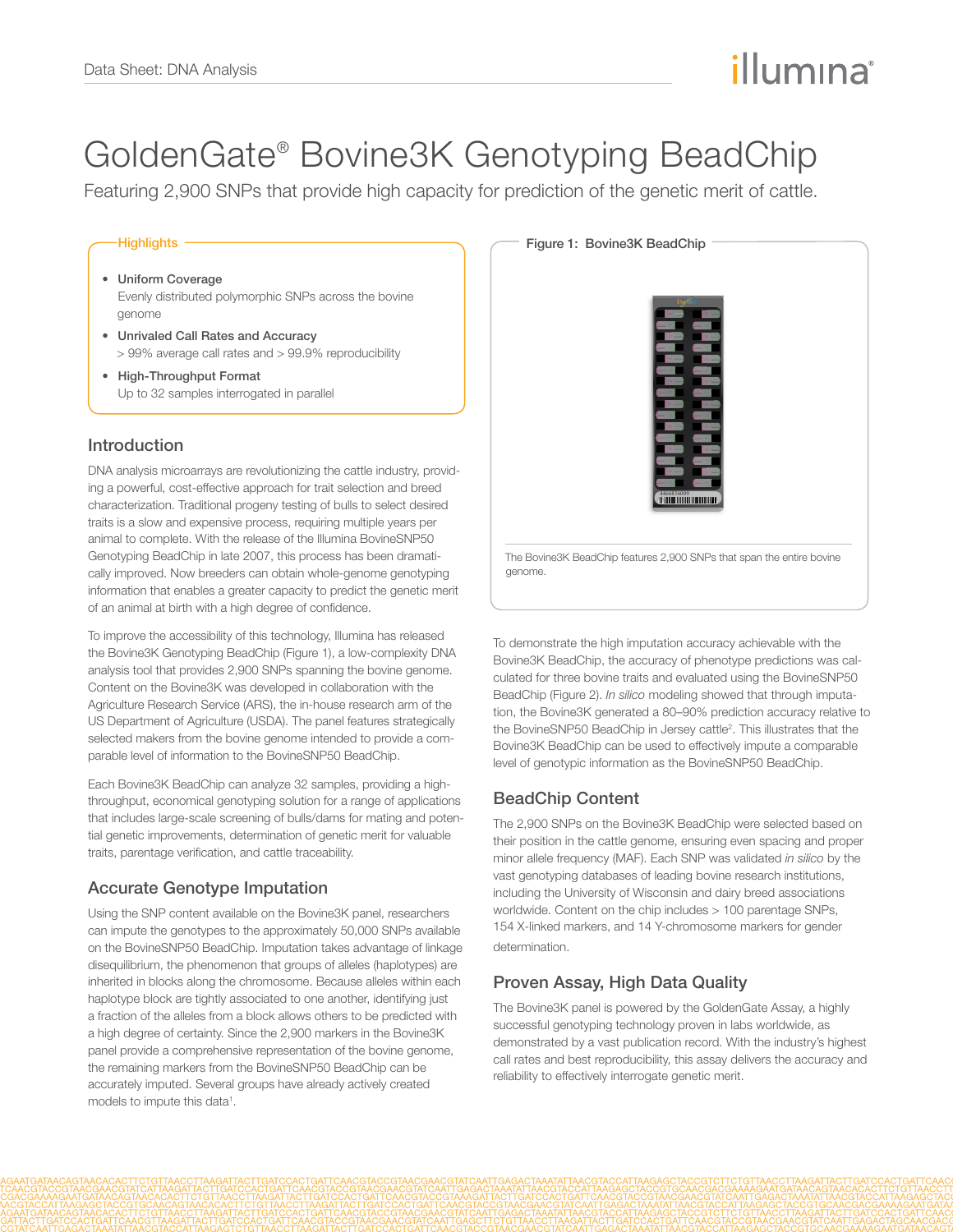

High call rates and accurate genotype calls are important for successful imputation studies. Illumina ensures that every Bovine3K BeadChip offers > 99% average call rate across common beef and dairy cattle breeds (Table 1).

## Assay Workflow

GoldenGate technology uses illumiCodes, unique 23-bp single-stranded DNA oligos, to correctly identify each DNA sample as well as the loci being interrogated<sup>3</sup> (Figure 3). During sample preparation, primers containing illumiCodes and universal primer sites are hybridized directly to the genomic DNA. Since the IllumiCodes are discreet within the well, each allele can be independently examined during downstream analysis. Unbound genomic DNA is removed and only hybridized DNA is amplified and labeled with fluorescent dyes.

The resulting fluorescently labeled PCR products are hybridized to a Universal BeadChip. The BeadChip contains randomly assembled universal beads, each displaying an illumiCode corresponding to a specific locus. DNA will bind to the bead containing the complementary illumiCode. Unbound DNA is removed and the bound DNA with fluorescence signal provides the individual SNP genotype readout.

#### Table 1: Bovine3K BeadChip Performance and Specifications

| Parameter                 | Results   | Product<br><b>Specification</b> |
|---------------------------|-----------|---------------------------------|
| Average Call Rate*        | 99.8%     | >99%                            |
| Reproducibility           | 100%      | $>99.9\%$                       |
| Mendelian Inconsistencies | $< 0.1\%$ | $< 0.1\%$                       |

This information is then analyzed for automated genotype clustering and calling. The entire assay can be completed in only three days with convenient stop times incorporated into the process.

## Illumina Solutions for Genotyping

The Bovine3K BeadChip is compatible with the BeadArray™ Reader, iScan, and HiScan™SQ systems. These cutting-edge array scanners feature high-performance lasers and powerful optical systems that enable rapid scan times and precise assay detection. The HiScanSQ system can also perform Illumina sequencing by synthesis chemistry, the world's most widely adopted next-generation sequencing platform.

Illumina's convenient modular design enables researchers to easily build out the system for evolving research needs. An optional Laboratory Information Management System (LIMS) is available to accurately and efficiently track samples. Robotic automation capabilities can be added to improve throughput for labs processing large numbers of samples. With the GoldenGate assay workflow, data are processed directly by Illumina's GenomeStudio® software to provide streamlined genotype calling, analysis, and reporting. Researchers can also choose to use Illumina's expert FastTrack Genotyping service to have samples genotyped and data delivered in a format suitable for downstream analysis.

## Product Summary

Developed through a collaboration between Illumina and USDA-ARS, the Bovine3K BeadChip features 2,900 strategically selected SNPs that span the bovine genome, providing a high capacity to predict genetic merit for a number of important traits. This 32-sample BeadChip, along with the proven GoldenGate assay, presents a cost-effective, highthroughput solution for accurate genetic analysis in many breeds of beef and dairy cattle.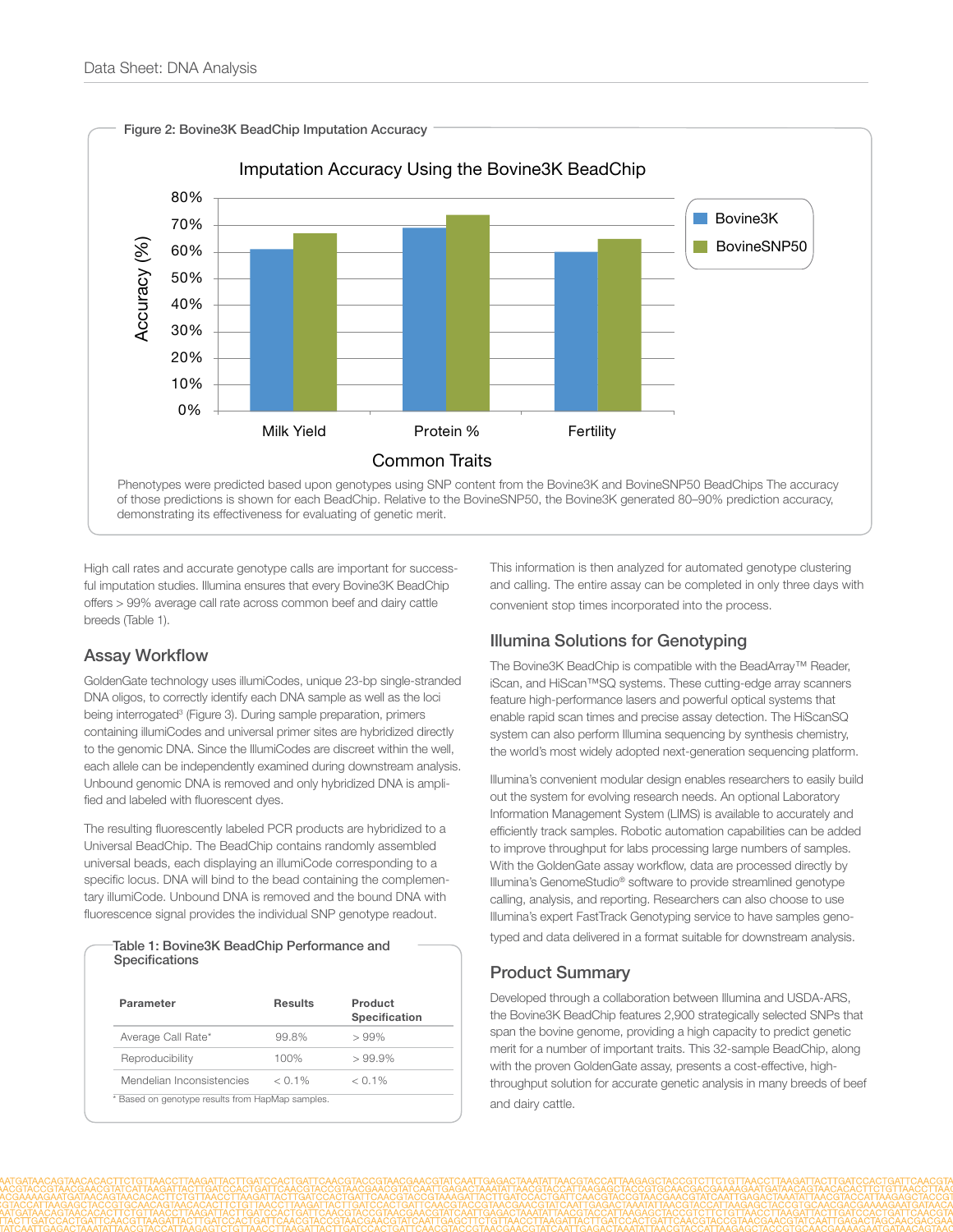

#### Online Imputation Resources

| Resource      | Web Address                                                       |  |
|---------------|-------------------------------------------------------------------|--|
| <b>BEAGLE</b> | http://www.stat.auckland.ac.nz/~bbrowning/<br>beagle/beagle.html  |  |
| <b>IMPUTE</b> | http://mathgen.stats.ox.ac.uk/impute/impute.<br>html              |  |
| МАСН          | http://www.sph.umich.edu/csq/abecasis/mach                        |  |
| snpMatrix     | http://www.bioconductor.org/packages/bioc/<br>html/snpMatrix.html |  |
| PI INK        | http://pngu.mgh.harvard.edu/<br>purcell/plink                     |  |

## **References**

- 1. Druet T, Georges M. (2010) A Hidden Markov Model Combining Linkage and Linkage Disequilibrium Information for Haplotype Reconstruction and Quantitative Trait Locus Fine Mapping. Genetics, 184: 789-798
- 2. VanRaden PM, Van Tassell CP, Wiggans GR, Sonstegard TS, Schnabel RD, et al. (2009) Reliability of genomic predictions for North American Holstein bulls J. Dairy Sci. 93: 2229–2238
- 3. http://www.illumina.com/Documents/products/workflows/workflow\_ goldengate\_assay.pdf